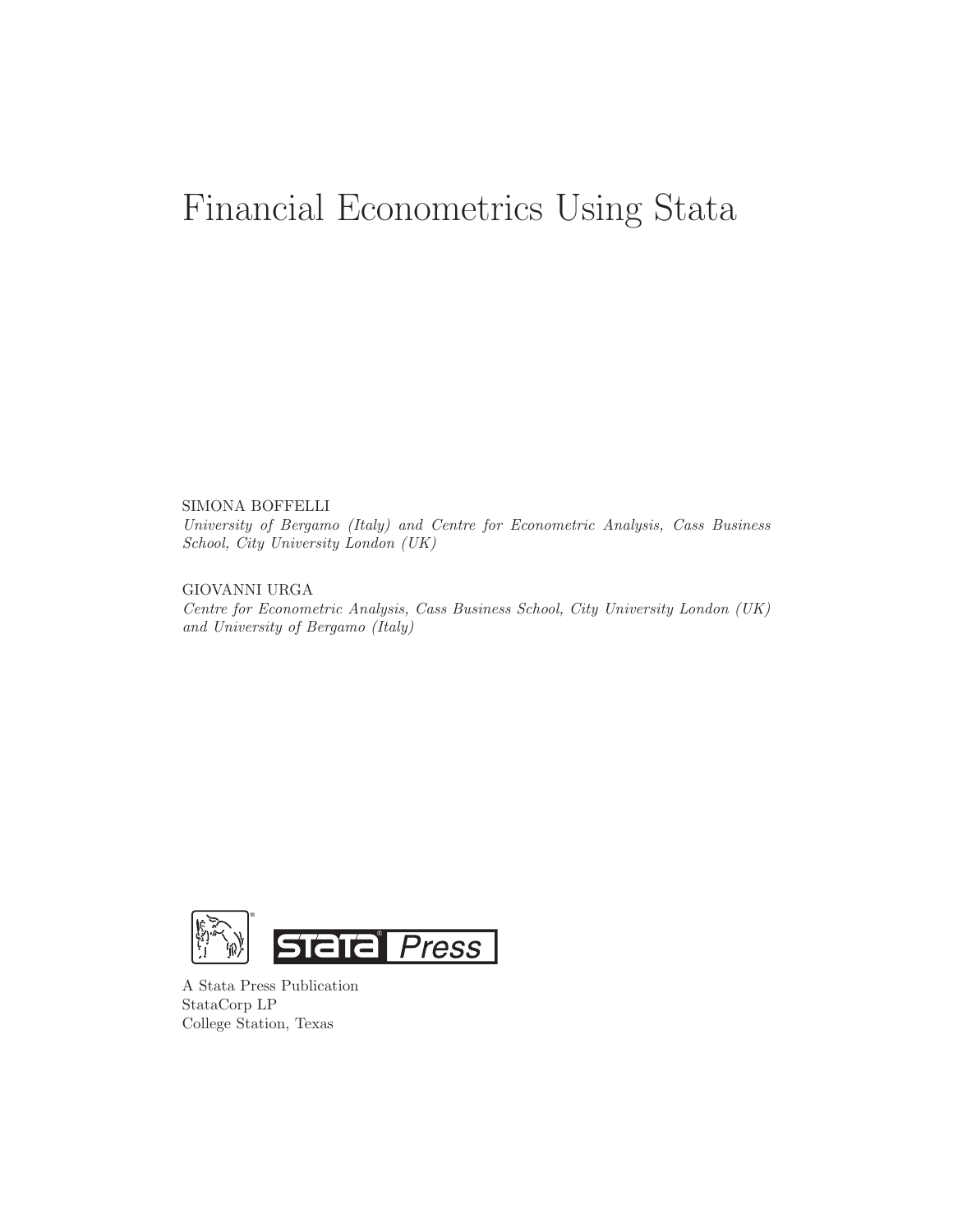

Copyright  $\odot$  2016 StataCorp LP All rights reserved. First edition 2016

Published by Stata Press, 4905 Lakeway Drive, College Station, Texas 77845 Typeset in  $\mathbb{H}\mathrm{Tr} X 2_\varepsilon$ Printed in the United States of America 10 9 8 7 6 5 4 3 2 1

Print ISBN-10: 1-59718-214-1 Print ISBN-13: 978-1-59718-214-0 ePub ISBN-10: 1-59718-215-X ePub ISBN-13: 978-1-59718-215-7 Mobi ISBN-10: 1-59718-216-8 Mobi ISBN-13: 978-1-59718-216-4

Library of Congress Control Number: 2016955738

No part of this book may be reproduced, stored in a retrieval system, or transcribed, in any form or by any means—electronic, mechanical, photocopy, recording, or otherwise—without the prior written permission of StataCorp LP.

Stata, **STATA**, Stata Press, Mata, **mata**, and NetCourse are registered trademarks of StataCorp LP.

Stata and Stata Press are registered trademarks with the World Intellectual Property Organization of the United Nations.

NetCourseNow is a trademark of StataCorp LP.

 $\mathbb{F}\to \mathbb{F}$ 2 $\varepsilon$  is a trademark of the American Mathematical Society.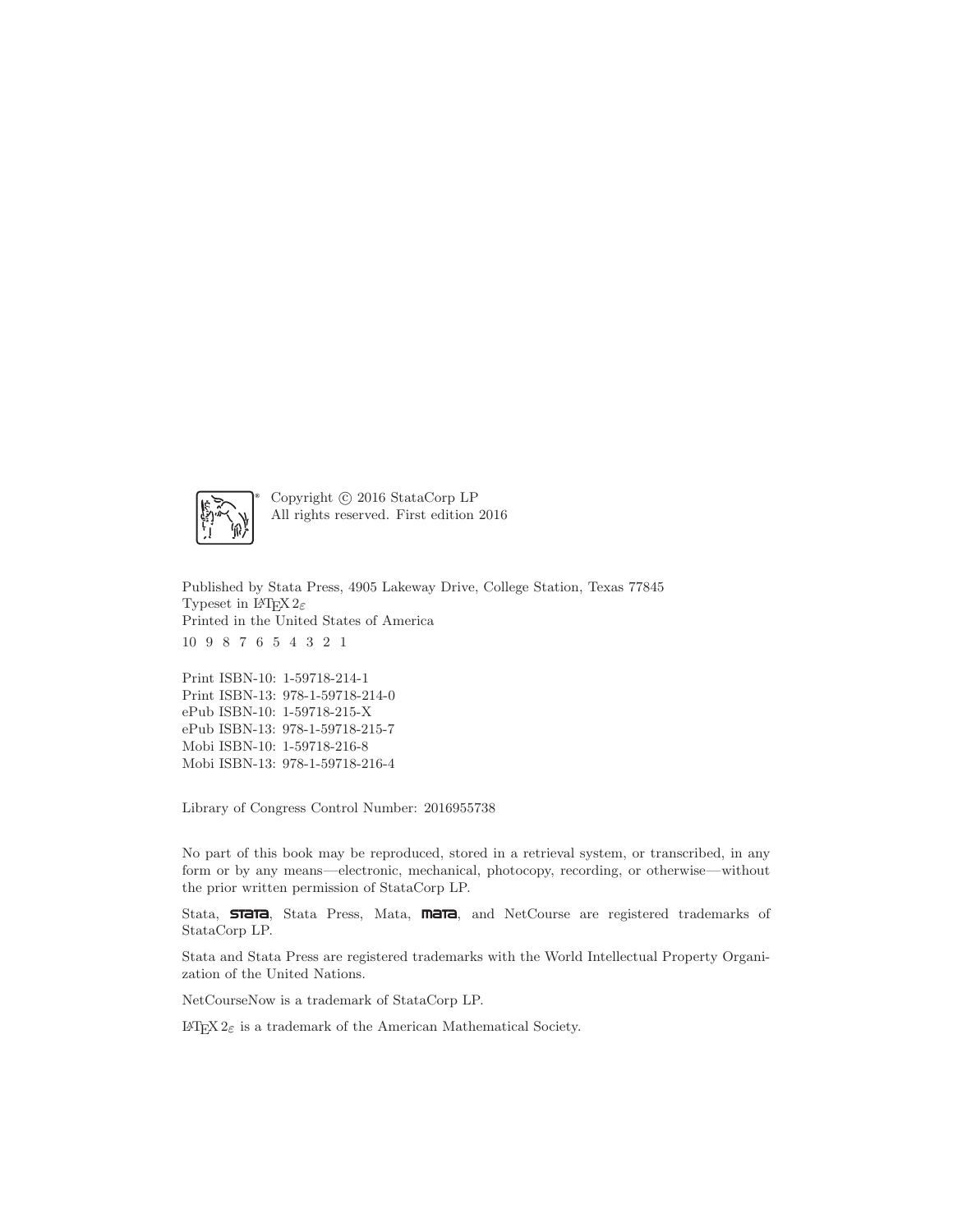# **Contents**

|                | List of figures |                                       |                |  |  |  |  |  |
|----------------|-----------------|---------------------------------------|----------------|--|--|--|--|--|
|                |                 | Preface                               |                |  |  |  |  |  |
|                |                 | Notation and typography               | XV             |  |  |  |  |  |
| 1              |                 | Introduction to financial time series |                |  |  |  |  |  |
|                | 1.1             |                                       | $\mathbf{1}$   |  |  |  |  |  |
|                | 1.2             |                                       | $\overline{2}$ |  |  |  |  |  |
|                | 1.3             |                                       | 8              |  |  |  |  |  |
|                | 1.4             |                                       | 14             |  |  |  |  |  |
|                |                 | 1.4.1                                 | 17             |  |  |  |  |  |
|                | 1.5             |                                       | 22             |  |  |  |  |  |
|                |                 | 1.5.1                                 | 22             |  |  |  |  |  |
|                |                 | 1.5.2                                 | 25             |  |  |  |  |  |
|                | 1.6             |                                       | 26             |  |  |  |  |  |
|                | 1.7             |                                       | 30             |  |  |  |  |  |
|                | 1.8             |                                       | 31             |  |  |  |  |  |
|                | 1.A             |                                       | 33             |  |  |  |  |  |
| $\overline{2}$ |                 | <b>ARMA</b> models                    | 37             |  |  |  |  |  |
|                | 2.1             |                                       | 37             |  |  |  |  |  |
|                |                 | 2.1.1                                 | 37             |  |  |  |  |  |
|                |                 | 2.1.2                                 | 46             |  |  |  |  |  |
|                | 2.2             |                                       | 47             |  |  |  |  |  |
|                |                 | 2.2.1                                 | 47             |  |  |  |  |  |
|                |                 | 2.2.2                                 | $53\,$         |  |  |  |  |  |
|                |                 | 2.2.3                                 | 54             |  |  |  |  |  |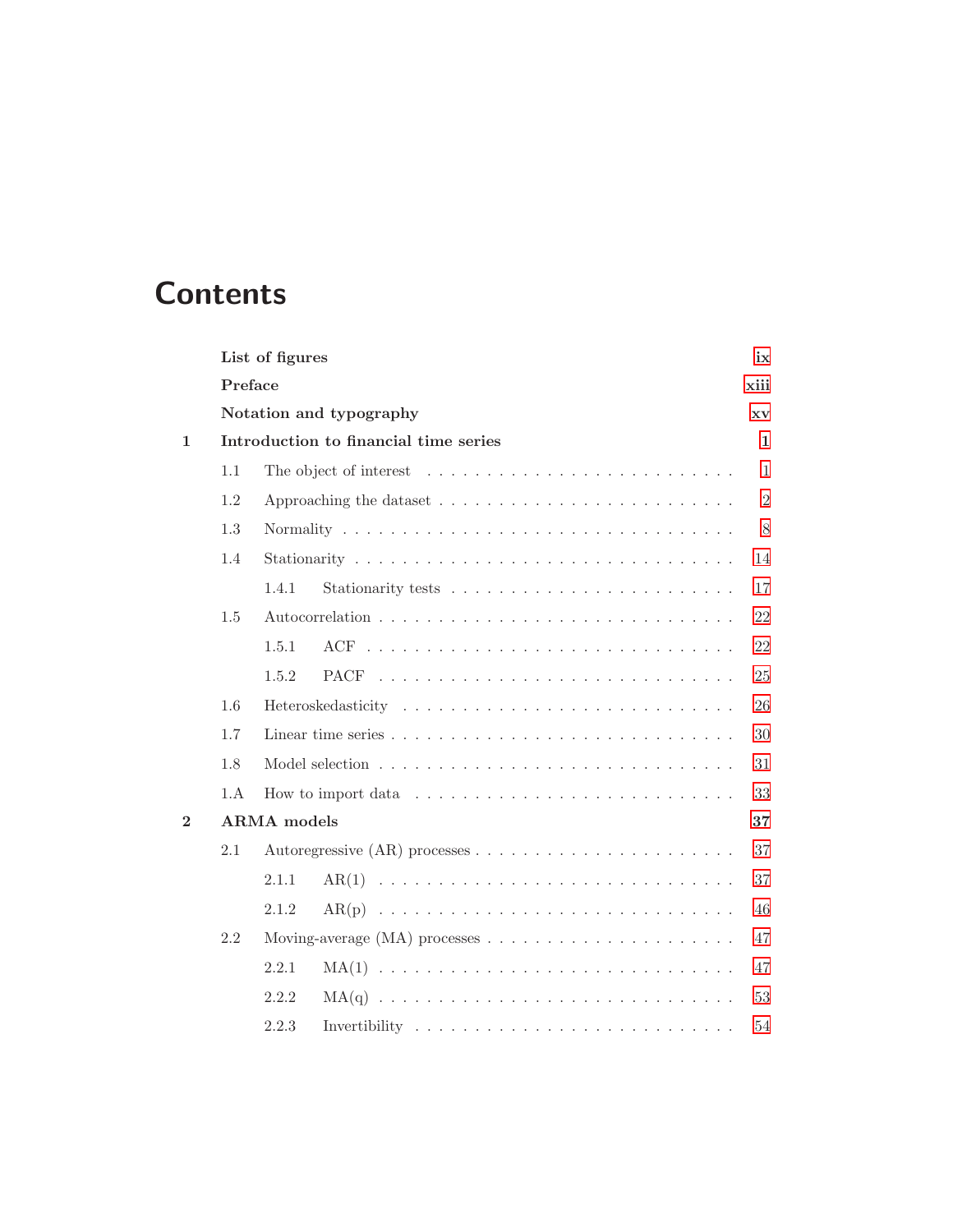# vi Contents

|   | 2.3     |       | 54<br>Autoregressive moving-average (ARMA) processes                             |  |
|---|---------|-------|----------------------------------------------------------------------------------|--|
|   |         | 2.3.1 | 54                                                                               |  |
|   |         | 2.3.2 | $58\,$                                                                           |  |
|   |         | 2.3.3 | $58\,$                                                                           |  |
|   |         | 2.3.4 | $58\,$                                                                           |  |
|   | 2.4     |       | $58\,$                                                                           |  |
|   |         | 2.4.1 | 61                                                                               |  |
|   |         | 2.4.2 | 70                                                                               |  |
|   |         | 2.4.3 | 75                                                                               |  |
|   |         | 2.4.4 | 78                                                                               |  |
| 3 |         |       | Modeling volatilities, ARCH models, and GARCH models<br>81                       |  |
|   | 3.1     |       | 81                                                                               |  |
|   | 3.2     |       | 82<br>ARCH models                                                                |  |
|   |         | 3.2.1 | 85                                                                               |  |
|   |         |       | 85                                                                               |  |
|   |         |       | 86                                                                               |  |
|   |         | 3.2.2 | 91                                                                               |  |
|   |         |       | 91                                                                               |  |
|   |         |       | The het() option $\ldots \ldots \ldots \ldots \ldots \ldots \ldots \ldots$<br>92 |  |
|   |         |       | 94<br>The maximize options options $\dots \dots \dots \dots \dots \dots$         |  |
|   |         | 3.2.3 | 95                                                                               |  |
|   | 3.3     |       | 99                                                                               |  |
|   | 3.4     |       | 101                                                                              |  |
|   |         | 3.4.1 | 101                                                                              |  |
|   |         | 3.4.2 | 110                                                                              |  |
|   |         | 3.4.3 | 111                                                                              |  |
|   | $3.5\,$ |       | 114                                                                              |  |
|   |         | 3.5.1 | 116                                                                              |  |
|   |         | 3.5.2 | 116                                                                              |  |
|   |         | 3.5.3 | 117                                                                              |  |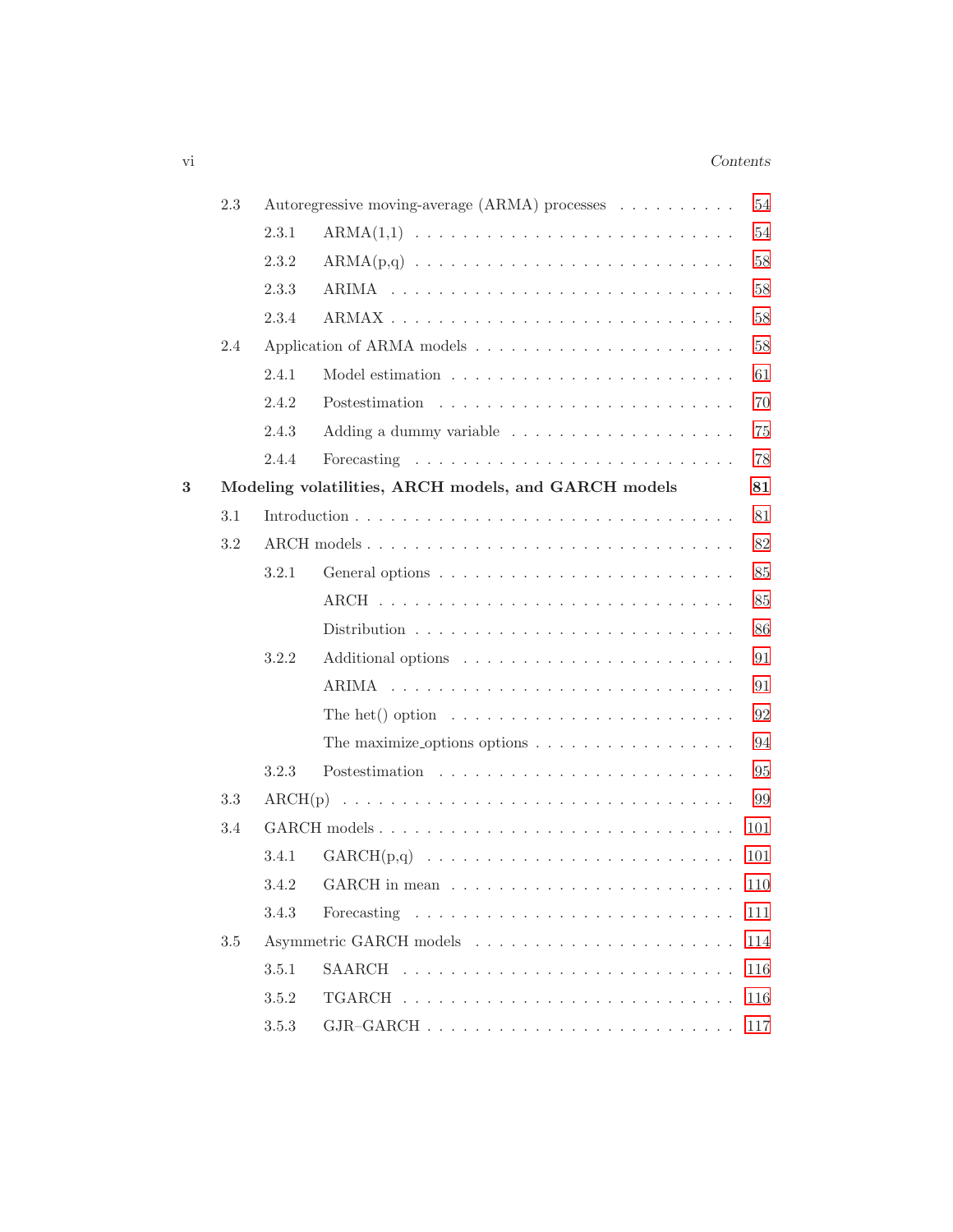### Contents vii

|   |         | 3.5.4                                                                          |                                                                           | 118 |  |  |  |  |
|---|---------|--------------------------------------------------------------------------------|---------------------------------------------------------------------------|-----|--|--|--|--|
|   |         | 3.5.5                                                                          |                                                                           | 121 |  |  |  |  |
|   |         | 3.5.6                                                                          | Forecasting comparison $\ldots \ldots \ldots \ldots \ldots \ldots \ldots$ | 123 |  |  |  |  |
|   | 3.6     |                                                                                |                                                                           | 126 |  |  |  |  |
|   |         | 3.6.1                                                                          |                                                                           | 126 |  |  |  |  |
|   |         | 3.6.2                                                                          |                                                                           | 127 |  |  |  |  |
|   |         | 3.6.3                                                                          |                                                                           | 128 |  |  |  |  |
| 4 |         |                                                                                | Multivariate GARCH models                                                 | 131 |  |  |  |  |
|   | 4.1     |                                                                                |                                                                           | 131 |  |  |  |  |
|   | 4.2     |                                                                                |                                                                           | 132 |  |  |  |  |
|   | 4.3     |                                                                                | Direct generalizations of the univariate GARCH model of Bollerslev        | 134 |  |  |  |  |
|   |         | 4.3.1                                                                          |                                                                           | 134 |  |  |  |  |
|   |         | 4.3.2                                                                          |                                                                           | 136 |  |  |  |  |
|   |         | 4.3.3                                                                          |                                                                           | 137 |  |  |  |  |
|   |         | 4.3.4                                                                          |                                                                           | 138 |  |  |  |  |
|   |         |                                                                                |                                                                           | 138 |  |  |  |  |
|   |         |                                                                                |                                                                           | 142 |  |  |  |  |
|   | 4.4     | Nonlinear combination of univariate GARCH—common features $\phantom{1}$<br>148 |                                                                           |     |  |  |  |  |
|   |         | 4.4.1                                                                          | Constant conditional correlation (CCC) GARCH $\ldots \ldots$              | 149 |  |  |  |  |
|   |         |                                                                                |                                                                           | 151 |  |  |  |  |
|   |         | 4.4.2                                                                          | Dynamic conditional correlation (DCC) model                               | 158 |  |  |  |  |
|   |         |                                                                                | Dynamic conditional correlation Engle (DCCE) model                        | 158 |  |  |  |  |
|   |         |                                                                                |                                                                           | 160 |  |  |  |  |
|   |         |                                                                                | Dynamic conditional correlation Tse and Tsui ( $\text{DCCT}$ ) $\ldots$   | 174 |  |  |  |  |
|   |         |                                                                                |                                                                           | 183 |  |  |  |  |
|   | 4.5     |                                                                                |                                                                           | 186 |  |  |  |  |
| 5 |         | <b>Risk management</b>                                                         |                                                                           | 187 |  |  |  |  |
|   | 5.1     | 187                                                                            |                                                                           |     |  |  |  |  |
|   | 5.2     | 188                                                                            |                                                                           |     |  |  |  |  |
|   | $5.3\,$ | 189                                                                            |                                                                           |     |  |  |  |  |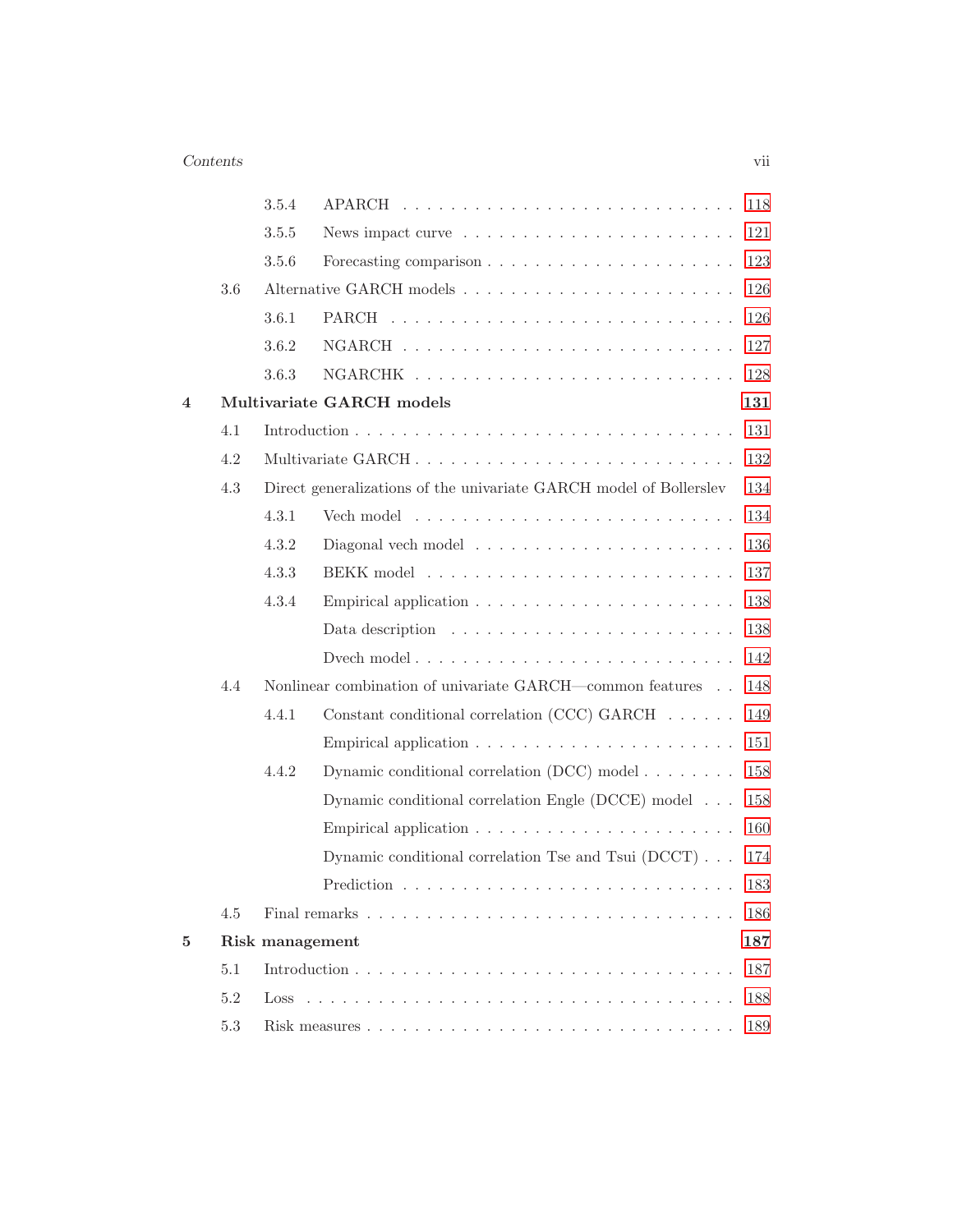# viii Contents

|   | 5.4        | VaR                 |                                                                          | 190 |  |  |  |
|---|------------|---------------------|--------------------------------------------------------------------------|-----|--|--|--|
|   |            | 5.4.1               | VaR estimation $\ldots \ldots \ldots \ldots \ldots \ldots \ldots \ldots$ | 191 |  |  |  |
|   |            | 5.4.2               |                                                                          | 191 |  |  |  |
|   |            | 5.4.3               |                                                                          | 206 |  |  |  |
|   |            | 5.4.4               |                                                                          | 210 |  |  |  |
|   |            | 5.4.5               | Expected shortfall                                                       | 216 |  |  |  |
|   | 5.5        |                     |                                                                          | 217 |  |  |  |
|   |            | 5.5.1               |                                                                          | 218 |  |  |  |
|   |            |                     | The unconditional coverage test $\dots \dots \dots \dots \dots$          | 218 |  |  |  |
|   |            |                     | The independence test $\dots \dots \dots \dots \dots \dots \dots \dots$  | 221 |  |  |  |
|   |            |                     | The conditional coverage test $\dots \dots \dots \dots \dots \dots$      | 223 |  |  |  |
|   |            |                     | The duration tests $\dots \dots \dots \dots \dots \dots \dots \dots$     | 224 |  |  |  |
| 6 |            |                     | Contagion analysis                                                       | 227 |  |  |  |
|   | 6.1        |                     |                                                                          | 227 |  |  |  |
|   | 6.2        |                     |                                                                          | 229 |  |  |  |
|   |            | 6.2.1               | Cross-market correlation coefficients                                    | 229 |  |  |  |
|   |            |                     |                                                                          | 231 |  |  |  |
|   |            | 6.2.2               |                                                                          | 236 |  |  |  |
|   |            |                     |                                                                          | 238 |  |  |  |
|   |            |                     | Markov switching $\ldots \ldots \ldots \ldots \ldots \ldots \ldots$      | 243 |  |  |  |
|   |            | 6.2.3               |                                                                          | 251 |  |  |  |
|   |            |                     |                                                                          | 252 |  |  |  |
|   |            |                     | Glossary of acronyms                                                     | 259 |  |  |  |
|   | References |                     |                                                                          |     |  |  |  |
|   |            | <b>Author</b> index |                                                                          | 267 |  |  |  |
|   |            | Subject index       |                                                                          | 269 |  |  |  |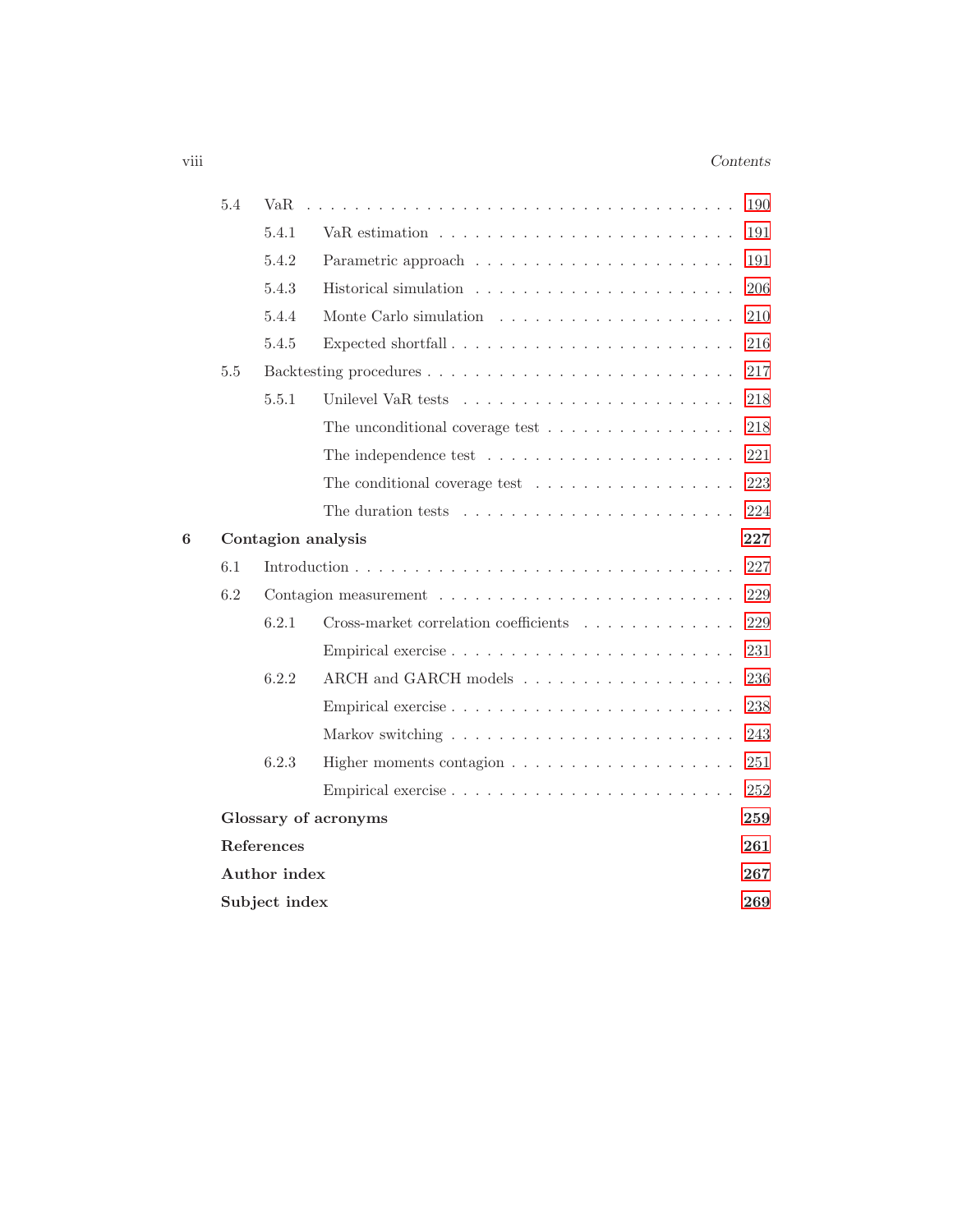(Pages omitted)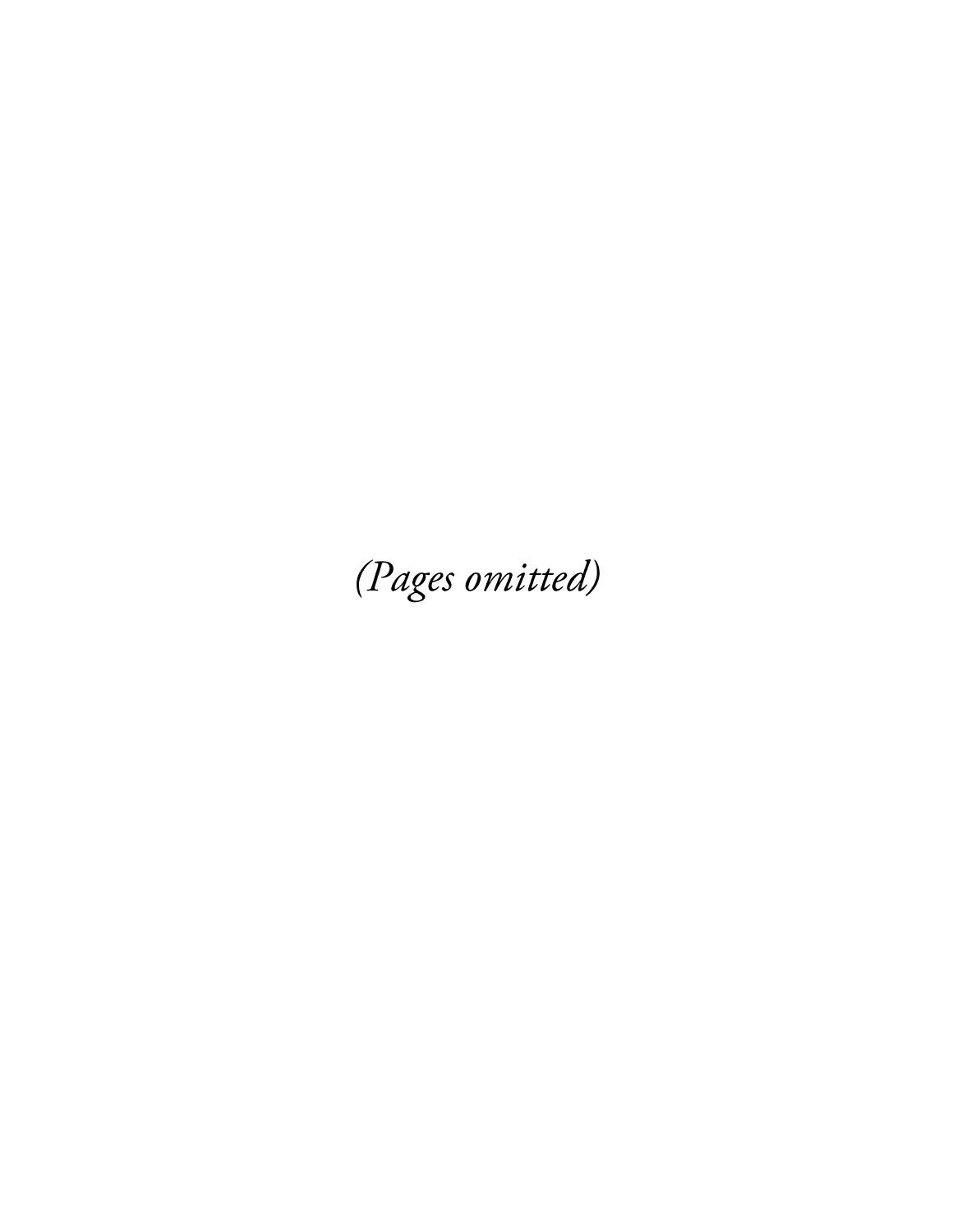# Preface

In this book, we illustrate how to use Stata to perform intermediate and advanced analyses in financial econometrics. The book is mainly for graduate students and practitioners who have an average econometric background. We provide a comprehensive overview of ARMA modeling, as well as univariate and multivariate GARCH models. Our approach consists of presenting a brief but rigorous summary of the theoretical framework, which we then implement using many examples. In particular, we report several empirical applications using real financial markets data to illustrate how to model conditional mean and conditional variance of typical financial time series. Users can easily replicate all the applications, executed using Stata 14, with the datasets and do-files we provide to get familiar with the techniques and Stata commands.

Throughout the book, we use acronyms extensively. For your convenience, we have included a glossary of acronyms at the end of the book.

The book is organized as follows. Chapter 1 provides an introduction to the following: the main features of financial time series, commands for obtaining descriptive statistics, analyzing normality, conducting stationarity tests, autocorrelation, heteroskedasticity, and model selection criteria. Chapter 2 provides a detailed description of the univariate ARMA framework to model the conditional mean of financial time series, with a specific focus on the S&P 500 returns time series.

Chapter 3 introduces the notion of conditional volatility and the popular family of GARCH models, specifically designed to capture the autoregressive nature of the volatility of asset returns. Brief descriptions of GARCH-M, asymmetric GARCH (SAARCH, TGARCH, GJR, APARCH) models, and nonlinear GARCH (PARCH, NGARCH, NGARCHK) models are followed by empirical implementations considering the S&P 500. Chapter 4 extends the univariate GARCH models to the multivariate framework, to account for not only volatility but also correlations between assets. Seminal multivariate GARCH models, such as vech and BEKK models, are described mainly to highlight the curse of dimensional issues; the chapter largely focuses on the CCC and DCC models widely used in the profession. Extensive empirical applications are conducted using four stock indices to stress the empirical validity of the MGARCH framework.

The last two chapters focus on risk management and contagion analyses, two leading research themes among academics and practitioners in the field of financial econometrics. In particular, chapter 5 introduces the concept of risk, risk measures, and their properties, concluding with an overview on some unilevel VaR and multilevel VaR backtesting procedures proposed in the literature. The empirical applications reported illustrate the methods and the way to implement them. Chapter 6 focuses on contagion analysis,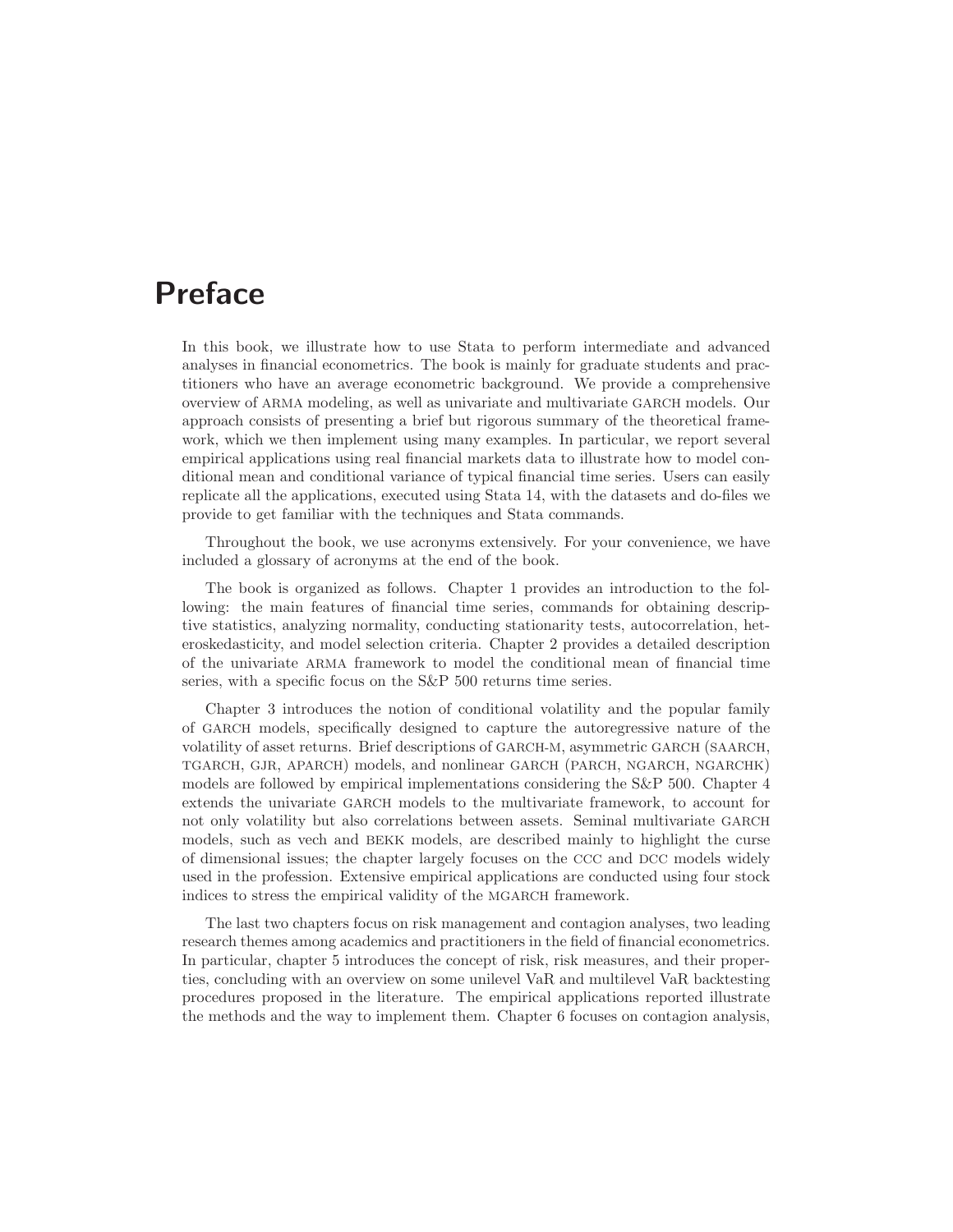where alternative methodologies are presented to evaluate the presence of a contagion. The techniques are illustrated by empirical applications examining the presence of a contagion among the United States, the United Kingdom, Germany, and Japan.

We acknowledge several people to whom we are in debt. First, we are grateful to David Drukker for having sponsored and encouraged us to pursue this project. His support was vital throughout the long gestation of the book, and he read and commented on several drafts of it. Second, we thank Elisabetta Pellini, who carefully read the complete version of the book and provided detailed and constructive feedback at various stages of the project on both the completion of the final document and the empirical applications. Third, we thank Jan Novotny for providing us with useful comments to a preliminary version of the book. Finally, we thank Lisa Gilmore and Deirdre Skaggs for production, L<sup>AT</sup>EX, and editorial assistance. Any mistakes within the book are ours.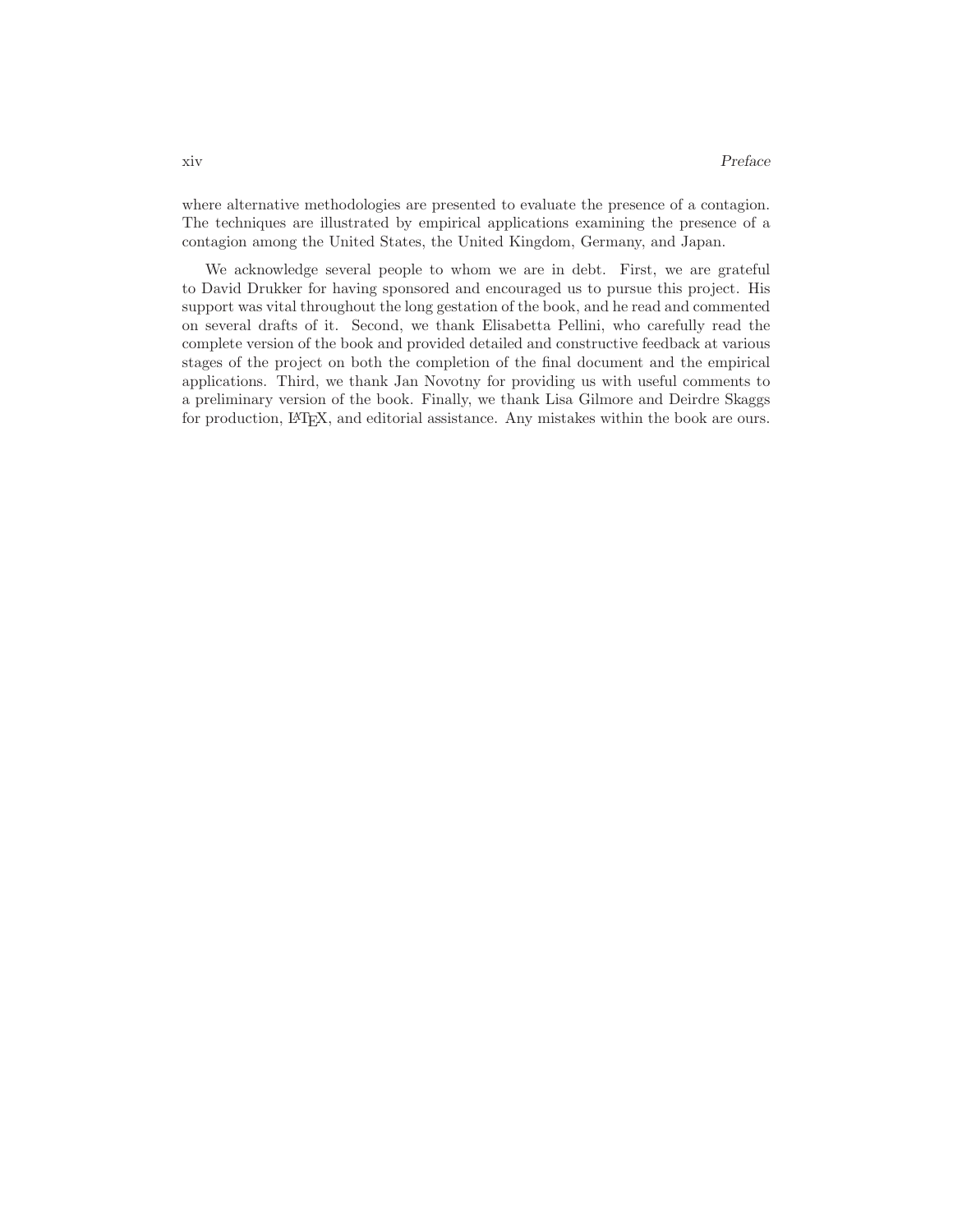(Pages omitted)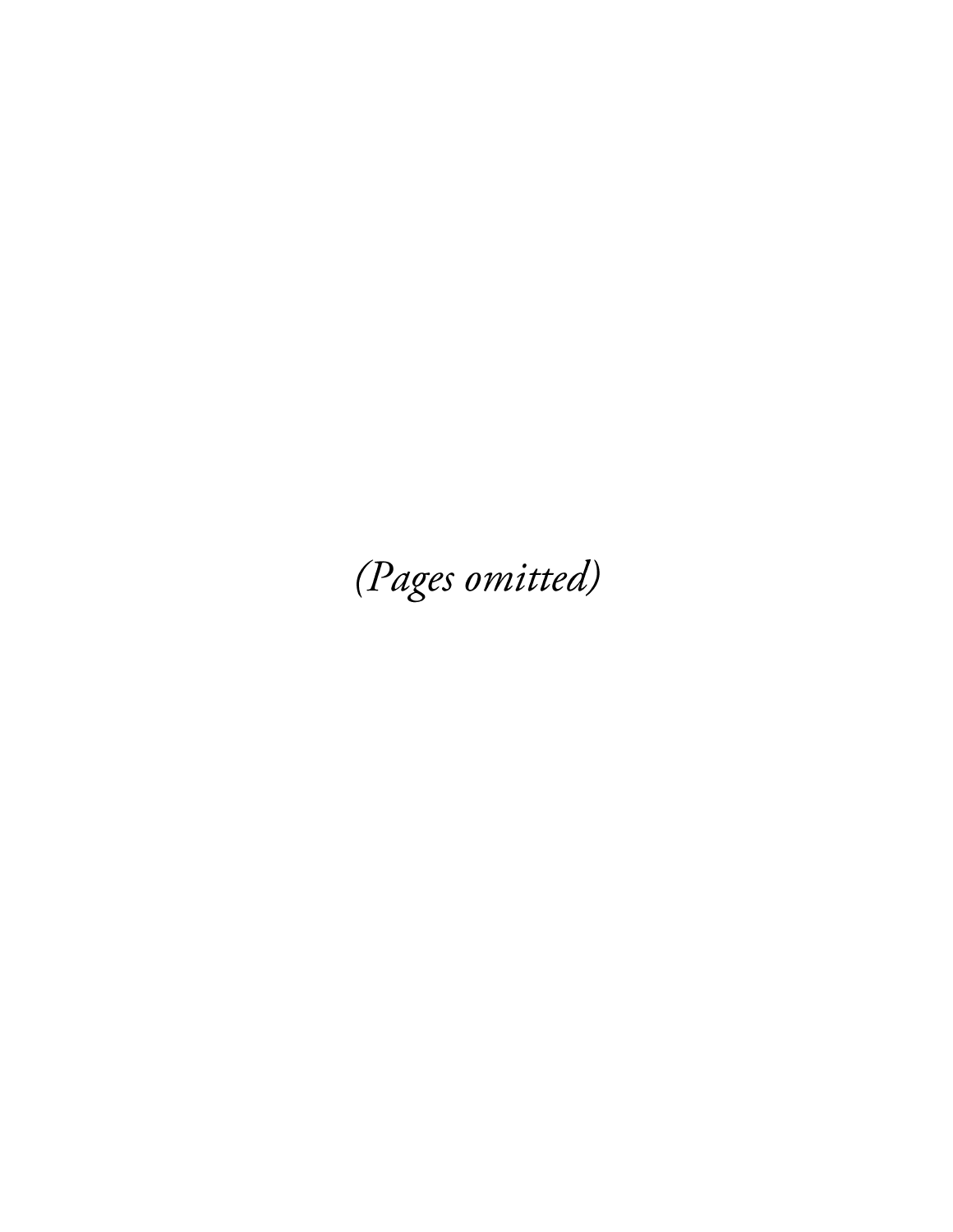The Shapiro–Francia test is implemented by the sfrancia command:

|                                                                                                                            | . sfrancia return |     |                          |                                         |        |              |
|----------------------------------------------------------------------------------------------------------------------------|-------------------|-----|--------------------------|-----------------------------------------|--------|--------------|
|                                                                                                                            |                   |     |                          | Shapiro-Francia W' test for normal data |        |              |
|                                                                                                                            | Variable          | Obs | Wſ                       | V <sup>-</sup>                          | Z      | $Prob \ge z$ |
|                                                                                                                            | return            |     | 16,102  0.89665  902.543 |                                         | 18.495 | 0.00001      |
| Note: The normal approximation to the sampling distribution of W<br>is valid for 10<=n<=5000 under the log transformation. |                   |     |                          |                                         |        |              |

The Shapiro–Francia test also rejects the hypothesis of Gaussian distribution for the returns. Similarly to the Shapiro–Wilk test, we are provided with a synthetic index for the degree of departure from normality,  $V'$ , whose  $95\%$  confidence interval for accepting the null hypothesis of normality is  $[2.0, 2.8]$ . In our case, V' equals 902.54, clearly lying outside the confidence bounds.

Note that the Shapiro–Wilk test is accurate only when the number of observations lies between 4 and 2,000; Shapiro–Francia is accurate for 5 to 10,000 observations.

To summarize, in this section, we have presented several alternatives to test for normality. Each of the alternatives supplied evidence of departure from normality when applied to the S&P 500 returns series.

# 1.4 Stationarity

Financial econometricians generally work with returns rather than prices. In general, returns are characterized by time-invariant distribution, meaning that returns follow a stationary process.

**Definition 1.4.** A time series  $\{r\}_t$  is strictly stationary if the joint distribution of  $(r_{t_1}, \ldots, r_{t_k})$  is identical to that of  $(r_{t_1+\tau}, \ldots, r_{t_k+\tau})$  for all positive integers  $\tau$ .

Strict stationarity requires that the joint distribution of the subsequence  $(r_{t_1}, \ldots, r_{t_k})$ does not change when it is shifted by an arbitrary amount  $\tau$ . If we consider that stationarity requires that all moments of the joint distribution are invariant to time shifts, we can easily understand that the distributions that generate most financial time series are not strictly stationary.

Thus, we use a weaker definition of stationarity.

**Definition 1.5.** A time series  $\{r\}_t$  is said to be weakly or covariance stationary if the following conditions hold true:

- 1.  $E(r_t) = \mu$ : the mean of the process is constant through time and equal to a constant  $\mu$ ;
- 2.  $Var(r_t) = \gamma_0$ : the variance of the process is time invariant and equal to a finite constant  $\gamma_0 < \infty$ ;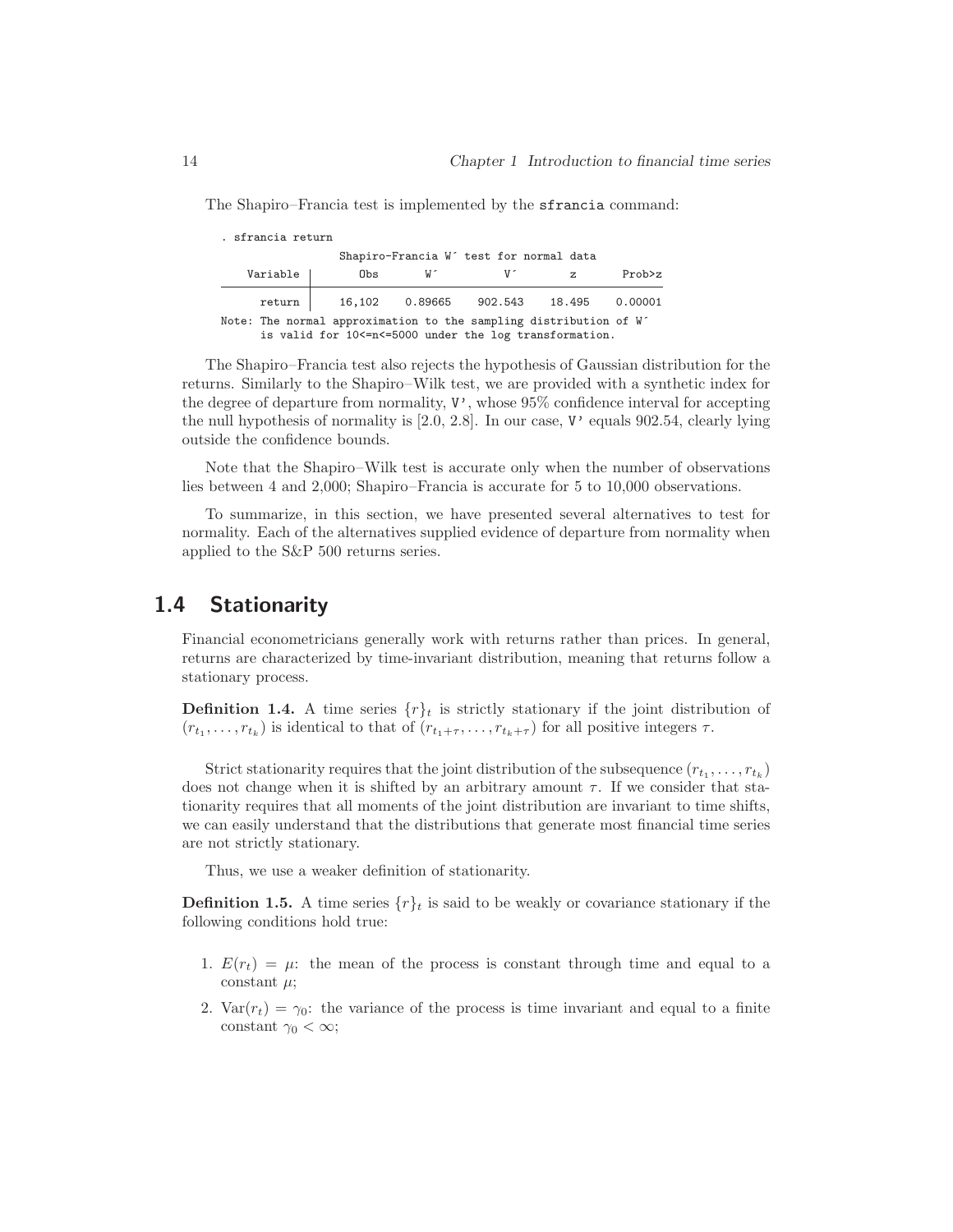#### 1.4 Stationarity 15

3.  $Cov(r_t, r_{t+1}) = \gamma_l$ ,  $|\gamma_l| < \infty$ : the covariance of the process should not be time dependent, but it can be affected just by the distance between the two time ticks considered, equal to l.

Therefore, the weak stationarity imposes constraints on just the first two moments of the distribution, while the strict stationarity checks that the entire distribution is time invariant. Thus, weak stationarity does not imply strict stationarity, because the weak stationarity does not impose conditions on moments higher than the second. Nor does strict stationarity imply weak stationarity, because the definition of strict stationarity does not require the variance to be finite. However, under the Gaussian assumption, weak stationarity always implies strict stationarity, because the Gaussian distribution is entirely characterized by its first two moments.

A well-known stationary process is the white-noise process.

**Definition 1.6.** A return time series  $\{r\}_t$  is said to follow an independent white-noise process if it satisfies the following conditions:

- 1.  $E(r_t) = 0$
- 2.  $E(r_t^2) = \sigma^2 < \infty$
- 3.  $E(r_t, r_{t-1}) = 0 \ \forall j \neq 0$

A white-noise process has finite mean and variance, and it does not show any time pattern, meaning that the current realizations of a process cannot help in predicting its future realizations. Therefore, because independence implies absence of autocorrelation, a white-noise process is characterized by almost flat autocorrelation function (ACF) and partial autocorrelation function (PACF), with no correlation statistically different from 0. Returns can usually be ascribed to the class of white-noise process, coherently with the assumption of efficient market hypothesis.

We now simulate a Gaussian white-noise process. Note that normality is not a general requirement for this process. We start by setting the length of our simulation period equal to 1,000 by using the set obs command, and we generate a time index (index) of the same length. In addition, we set the seed (the starting point for any random sequence) to ensure we get the same sequence of random numbers every time the simulation is run—which is important when we are ready to replicate the simulation. Finally, we extract simulated numbers from a standard normal distribution by using the rnormal() function, taking as an argument the mean and the standard deviation that, in our case, we respectively set equal to 0 and to 1.

. clear . set obs 1000 number of observations (\_N) was 0, now 1,000 . generate index  $=$   $n$ . \* fix seed . set seed 1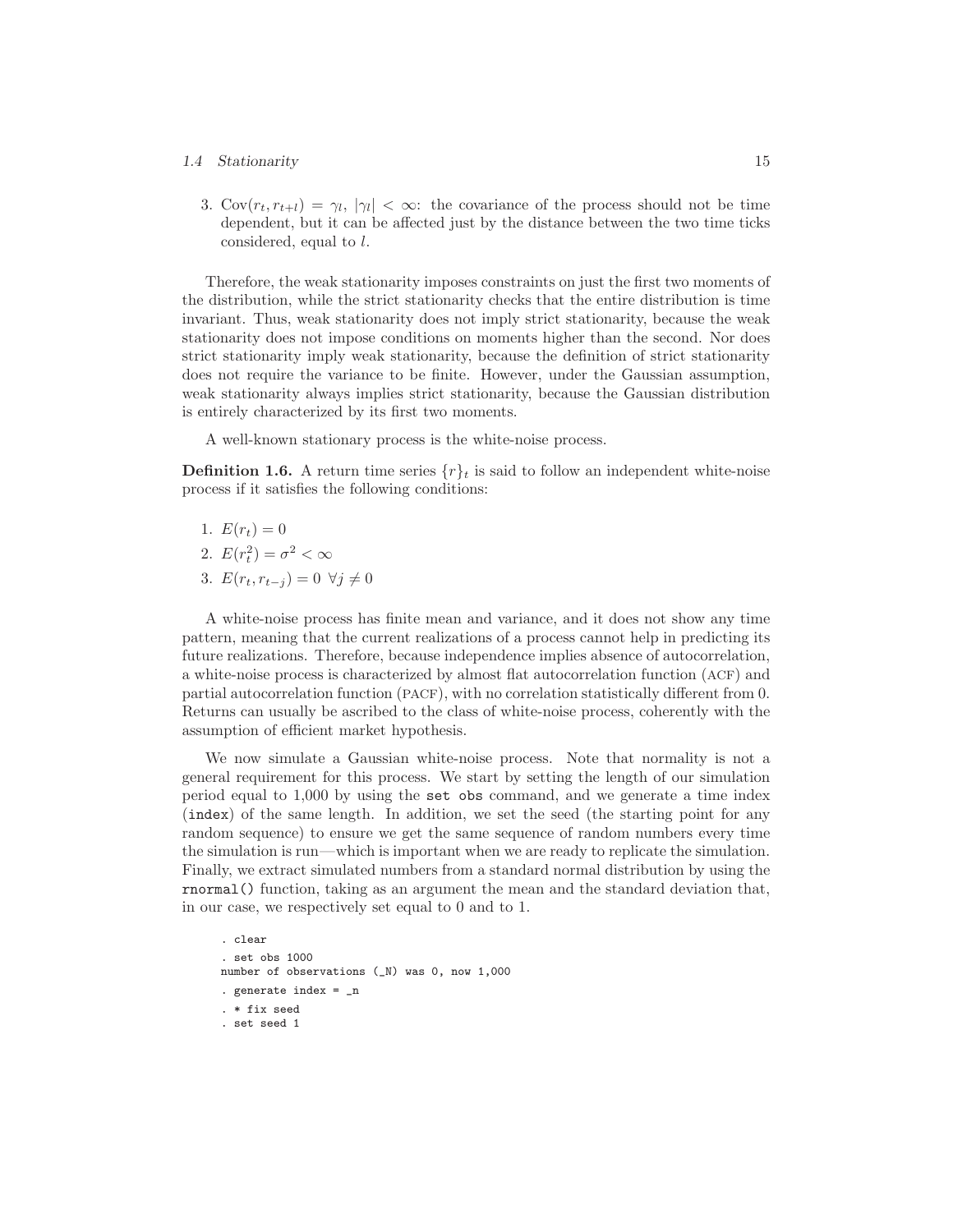```
. generate wn1 = rnormal(0,1). generate wn2 = rnormal(0,1). generate wn3 = rnormal(0,1). tsset index
       time variable: index, 1 to 1000
               delta: 1 unit
```
We then use the tsline command to graph the results; see figure 1.8.

```
. tsline wn1 wn2 wn3
```


Figure 1.8. Simulated white-noise processes

Although the three processes are almost not distinguishable, they all move around the zero line, suggesting that they are stationary.

A common nonstationary process is the random walk.

**Definition 1.7.** A time series  $\{p_t\}$  is a random walk if it satisfies

$$
p_t = p_{t-1} + \varepsilon_t \tag{1.1}
$$

where  $\varepsilon_t$  is a white-noise process.

A random walk is the typical process that is able to describe the behavior of stock prices.

A generalization of (1.1) is the random walk with drift:

$$
p_t = \mu + p_{t-1} + \varepsilon_t
$$

where  $\mu$ , commonly called drift, represents the time trend of the log price.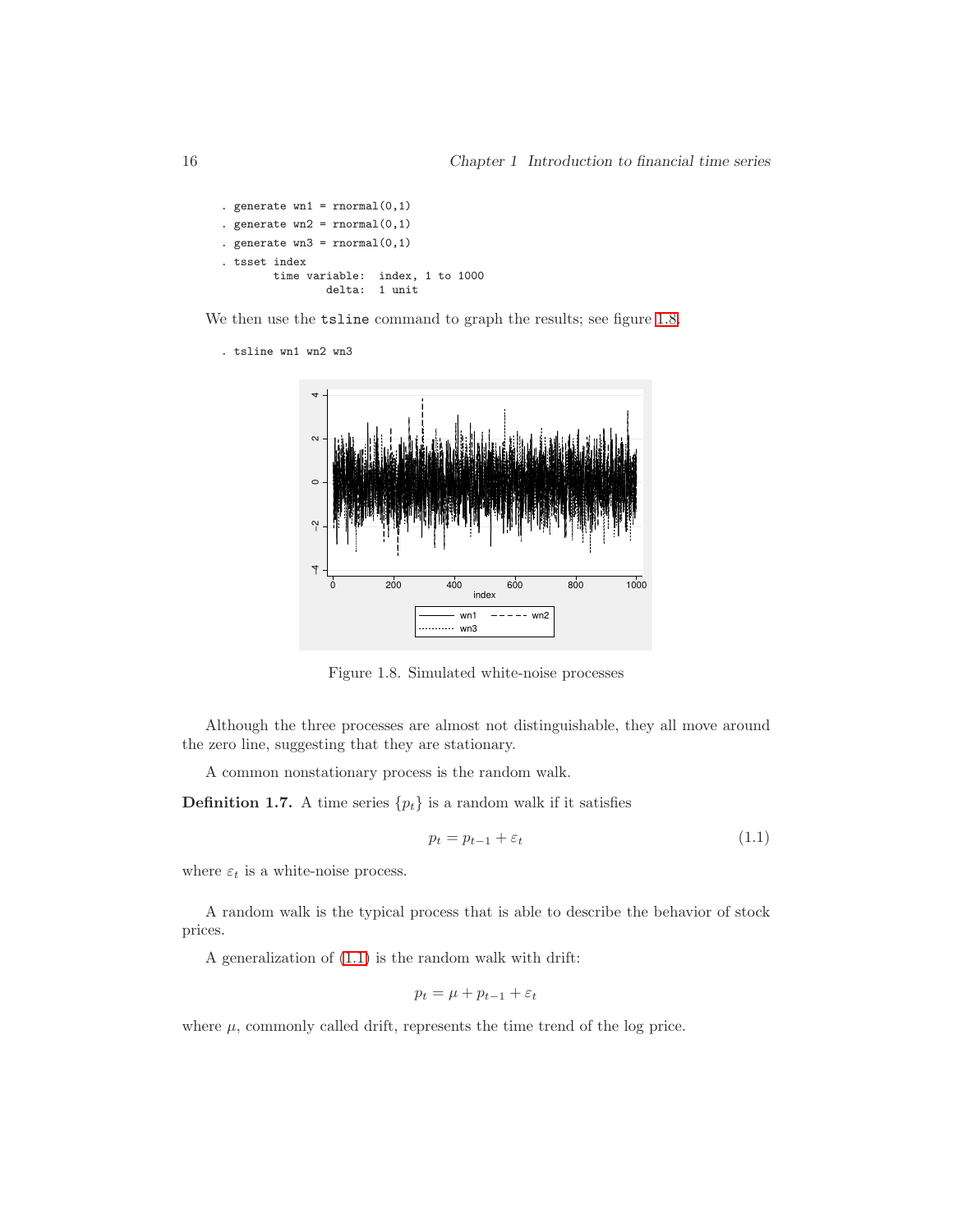#### 1.4.1 Stationarity tests 17

We can obtain a random-walk process (see figure 1.9) as the cumulative sum of the white-noise processes just simulated above.

. generate  $rw1 = sum(wn1)$ . generate  $rw2 = sum(wn2)$ . generate  $rw3 = sum(wn3)$ . tsline rw1 rw2 rw3



Figure 1.9. Simulated random-walk processes

All three simulated processes show a trend suggesting that they are not stationary.

## 1.4.1 Stationarity tests

With the purpose of establishing whether a time series is stationary or nonstationary, we can use the unit-root test. A process with a unit root has time-dependent variance, thus violating the condition of weak stationarity,  $Var(r_t) = \gamma_0$ .

Stata can test for the presence of a unit root by using two main testing procedures: the augmented Dickey–Fuller (ADF, 1979) test and the Phillips and Perron (PP, 1988) test.

Given a time series  $\{y_t\}$ , the ADF test is based on the regression

$$
\Delta y_t = \alpha + \beta t + \theta y_{t-1} + \delta_1 \Delta y_{t-1} + \dots + \delta_{p-1} \Delta y_{t-p+1} + \varepsilon_t \tag{1.2}
$$

where  $\alpha$  is a constant, t is the time trend, and p is the order of the autoregressive process.

The null hypothesis under which the ADF test is distributed is that the time series is not stationary, corresponding to  $\theta = 0$ , against the alternative that it is stationary,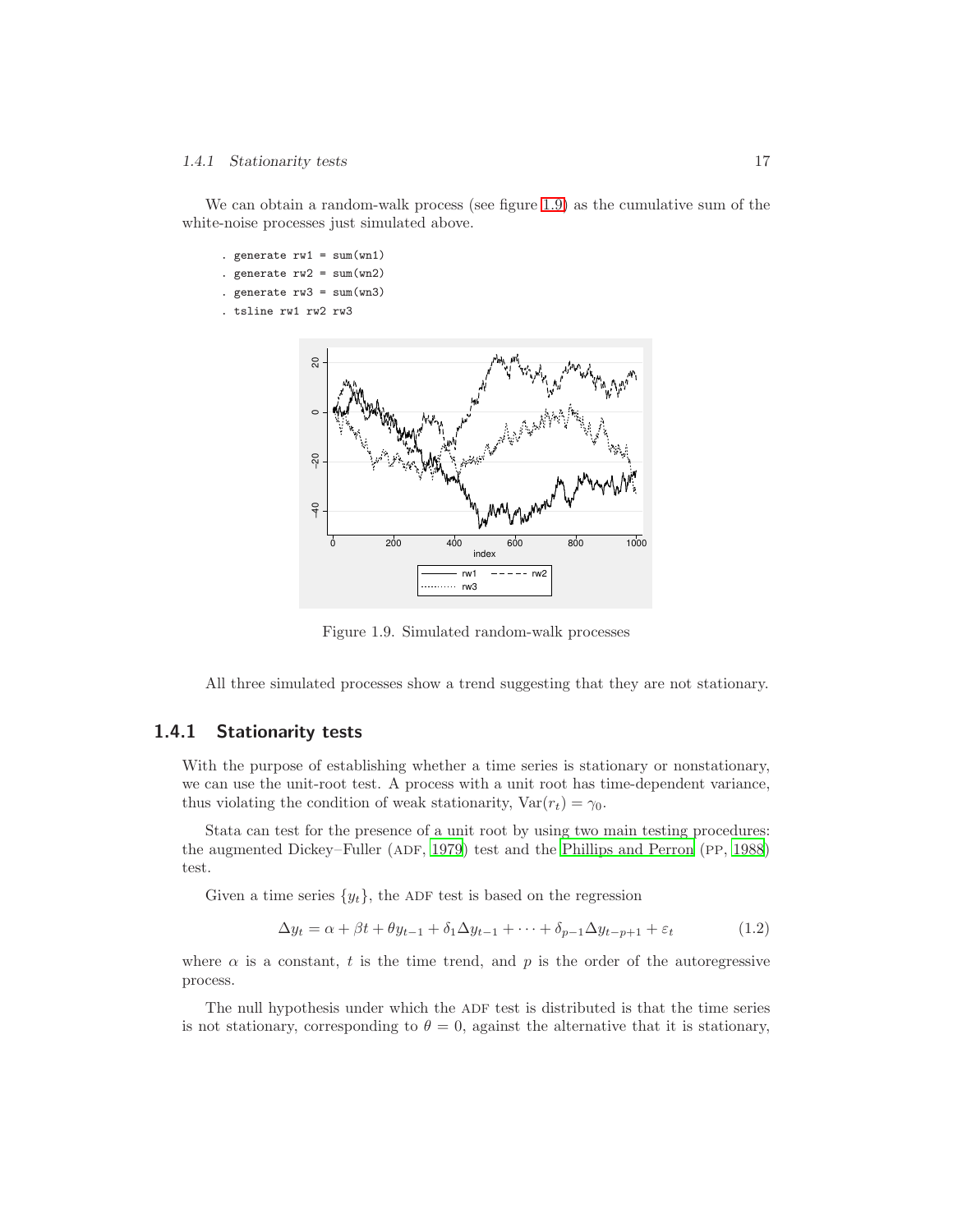(Pages omitted)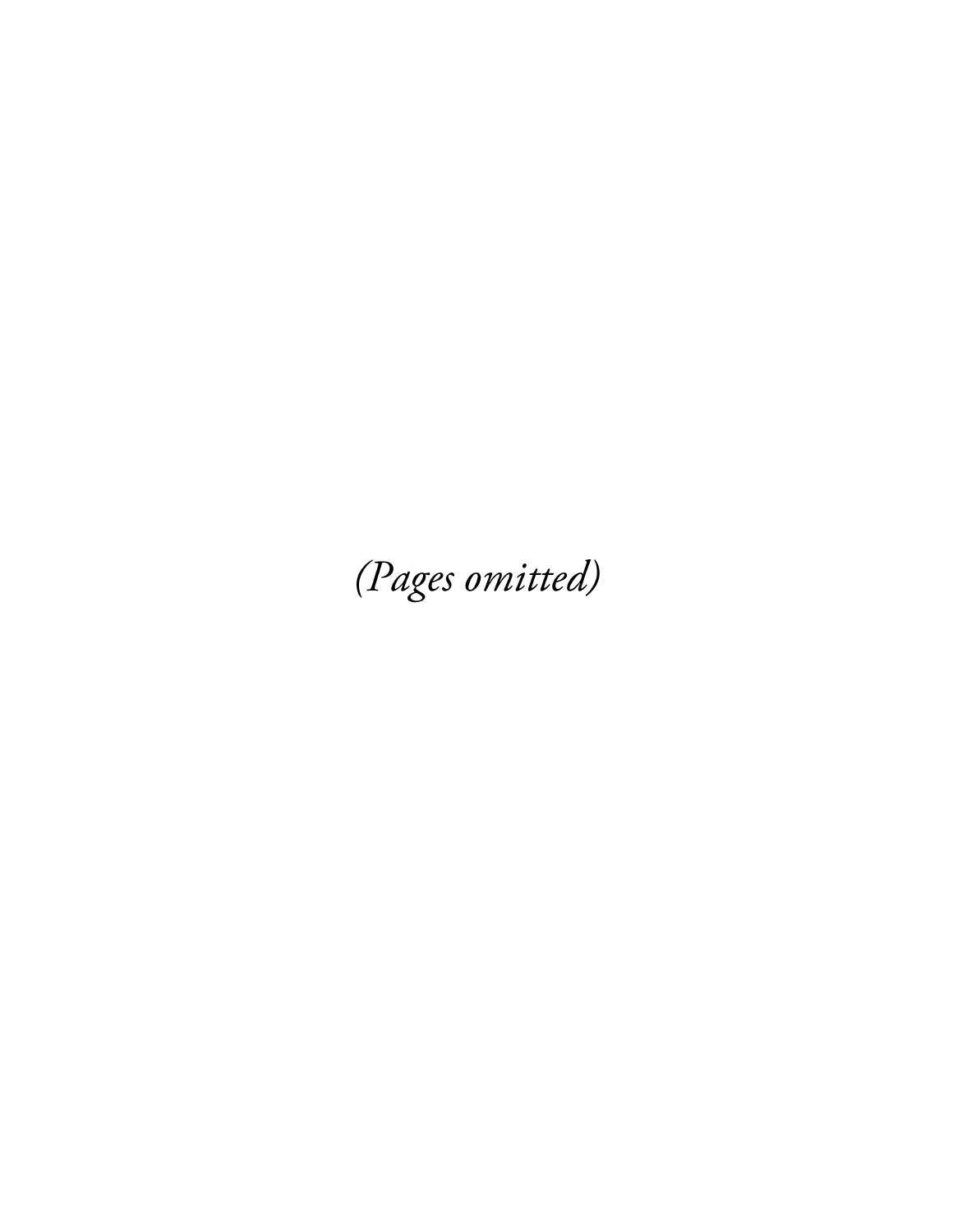

Figure 2.11. ACF and PACF for EUR–USD daily returns

Neither the ACF nor the PACF show any evidence of a time dependence structure in the data, with almost no peak being statistically significantly different from 0. This result is because of the high liquidity of the foreign market, making it extremely efficient.

## 2.4.1 Model estimation

We can use the **arima** command to fit ARMA models.

When checking the estimates, remember that Stata reports the intercept as the unconditional mean. For instance, given an  $ARMA(p, q)$  model,

$$
r_t = \delta + \phi_1 r_{t-1} + \dots + \phi_p r_{t-p} + \theta_1 \varepsilon_{t-1} + \dots + \theta_q \varepsilon_{t-q} + \varepsilon_t
$$

the intercept shown in the output is actually  $\delta/1 - \phi_1 - \cdots - \phi_p$ .

Before starting a full empirical implementation of an ARMA model, we briefly describe the estimation technique implemented in Stata. arima implements the conditional and the unconditional ML estimators. The conditional ML estimator drops the observations lost to lagged values of the dependent variable or lagged errors. The unconditional ML estimator uses the structure of the model to identify values to fill in for these missing values. The unconditional estimator can be more efficient and is frequently preferred. All the details can be found in [TS] arima.

As decided when we checked the ACF and the PACF, we now fit an ARMA(2,1) model on the S&P 500 daily returns:

```
. use http://www.stata-press.com/data/feus/spdaily, clear
. tsset newdate
       time variable: newdate, 03jan1950 to 31dec2013
               delta: 1 day
```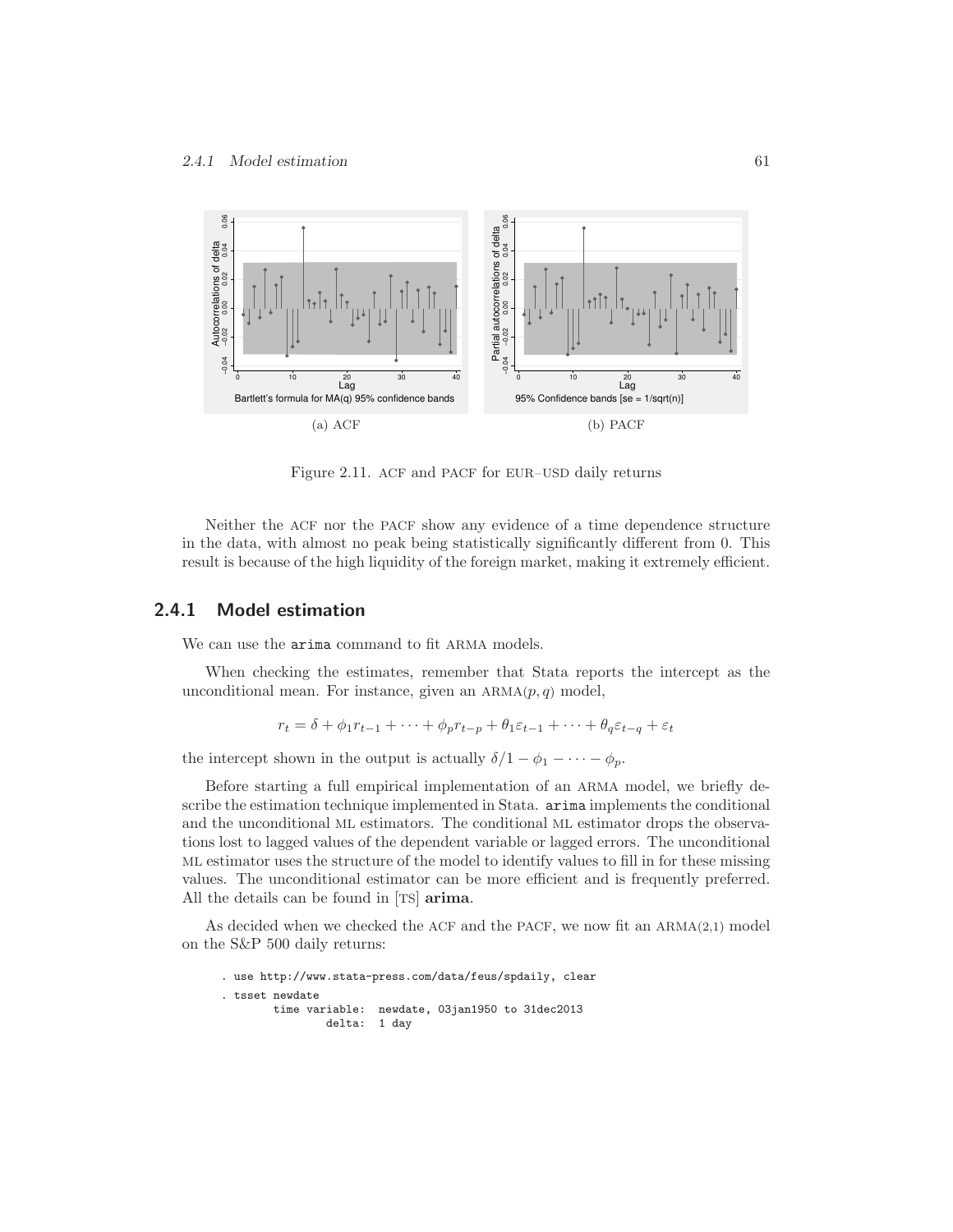| . arima return, $ar(1/2)$ ma(1)                 |                                 |            |              |                |                      |             |
|-------------------------------------------------|---------------------------------|------------|--------------|----------------|----------------------|-------------|
| (setting optimization to BHHH)                  |                                 |            |              |                |                      |             |
| Iteration 0:                                    | $log$ likelihood =<br>51721.001 |            |              |                |                      |             |
| $log$ likelihood =<br>Iteration 1:<br>51721.421 |                                 |            |              |                |                      |             |
| Iteration 2:                                    | $log$ likelihood =              | 51721.438  |              |                |                      |             |
| Iteration 3:                                    | $log$ likelihood =              | 51721.448  |              |                |                      |             |
| Iteration 4:                                    | $log$ likelihood =              | 51721.453  |              |                |                      |             |
| (switching optimization to BFGS)                |                                 |            |              |                |                      |             |
| Iteration 5:                                    | $log$ likelihood =              | 51721.457  |              |                |                      |             |
| Iteration 6:                                    | $log$ likelihood =              | 51721.465  |              |                |                      |             |
| Iteration 7:                                    | $log$ likelihood =              | 51721.467  |              |                |                      |             |
| Iteration 8:                                    | $log$ likelihood =              | 51721.469  |              |                |                      |             |
| Iteration 9:                                    | $log$ likelihood =              | 51721.469  |              |                |                      |             |
| Iteration 10:                                   | $log$ likelihood =              | 51721.469  |              |                |                      |             |
| Iteration 11:                                   | $log$ likelihood =              | 51721.469  |              |                |                      |             |
| ARIMA regression                                |                                 |            |              |                |                      |             |
| Sample: 04jan1950 - 31dec2013                   |                                 |            |              | Number of obs  | $=$                  | 16102       |
|                                                 |                                 |            |              | Wald $chi2(3)$ | $=$                  | 277.12      |
| Log likelihood = $51721.47$                     |                                 |            |              | Prob > chi2    | $=$                  | 0.0000      |
|                                                 |                                 |            |              |                |                      |             |
|                                                 |                                 | <b>OPG</b> |              |                |                      |             |
| return                                          | Coef.                           | Std. Err.  | $\mathbf{z}$ | P >  z         | [95% Conf. Interval] |             |
| return                                          |                                 |            |              |                |                      |             |
| $\_cons$                                        | .0002924                        | .0000799   | 3.66         | 0.000          | .0001358             | .0004491    |
| ARMA                                            |                                 |            |              |                |                      |             |
| ar                                              |                                 |            |              |                |                      |             |
| L1.                                             | $-.068257$                      | .0899525   | $-0.76$      | 0.448          | $-.2445607$          | .1080466    |
| $L2$ .                                          | $-.0400998$                     | .0041099   | $-9.76$      | 0.000          | $-.0481552$          | $-.0320445$ |
|                                                 |                                 |            |              |                |                      |             |
| ma                                              |                                 |            |              |                |                      |             |
| L1.                                             | .0981323                        | .0898873   | 1.09         | 0.275          | $-.0780435$          | .2743081    |
|                                                 |                                 |            |              |                |                      |             |
| /sigma                                          | .0097445                        | .0000152   | 640.54       | 0.000          | .0097147             | .0097743    |

Note: The test of the variance against zero is one sided, and the two-sided confidence interval is truncated at zero.

. estimates store ARMA21

We have fit a model with two lags for the AR part,  $ar(2)$ , and one lag for the MA part,  $ma(1)$ . Alternatively, we could have typed arima returns,  $arima(2,0,1)$ ; here the first number indicates that we want to add two lags for the AR part, the second number indicates that we want to add the order of integration (here equal to 0), and the third number indicates that we want to add one lag to the MA part.

In the first part of the output, we find some information about the optimization procedure, with the iterations of the algorithm aimed at maximizing the log-likelihood function. The convergence is achieved in 11 steps, and it stops at the log-likelihood value of 51,721.47. We find this value just above the table. In addition, we are informed that the estimation sample consists of 16,102 observations and that the model is overall statistically significant, as suggested by the Wald test. The table provides parameters and standard errors, the t test for the statistical significance of parameters  $z$  and  $P > |z|$ , and the 95% confidence interval. OPG Std. Err. reminds us that Stata is using the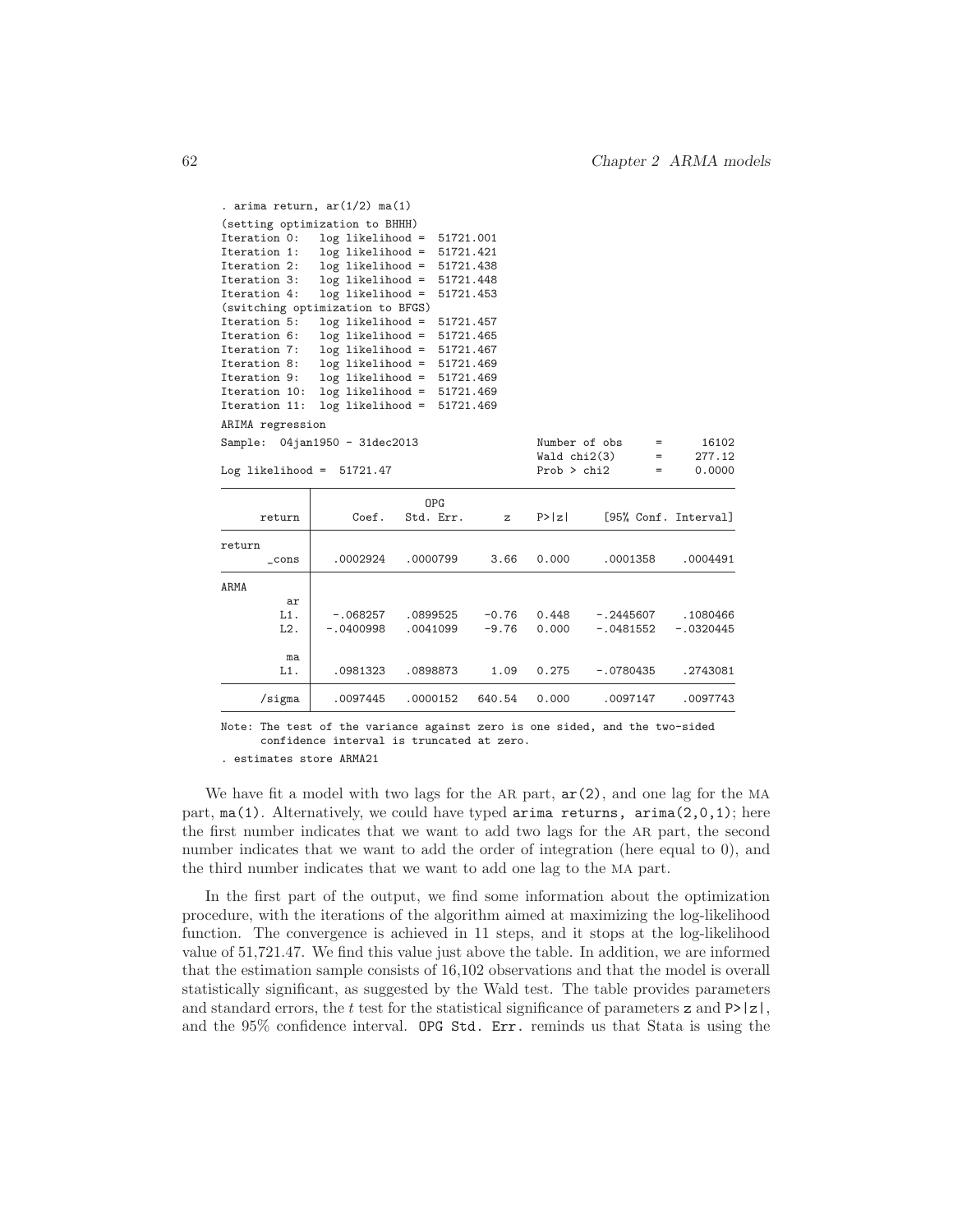(Pages omitted)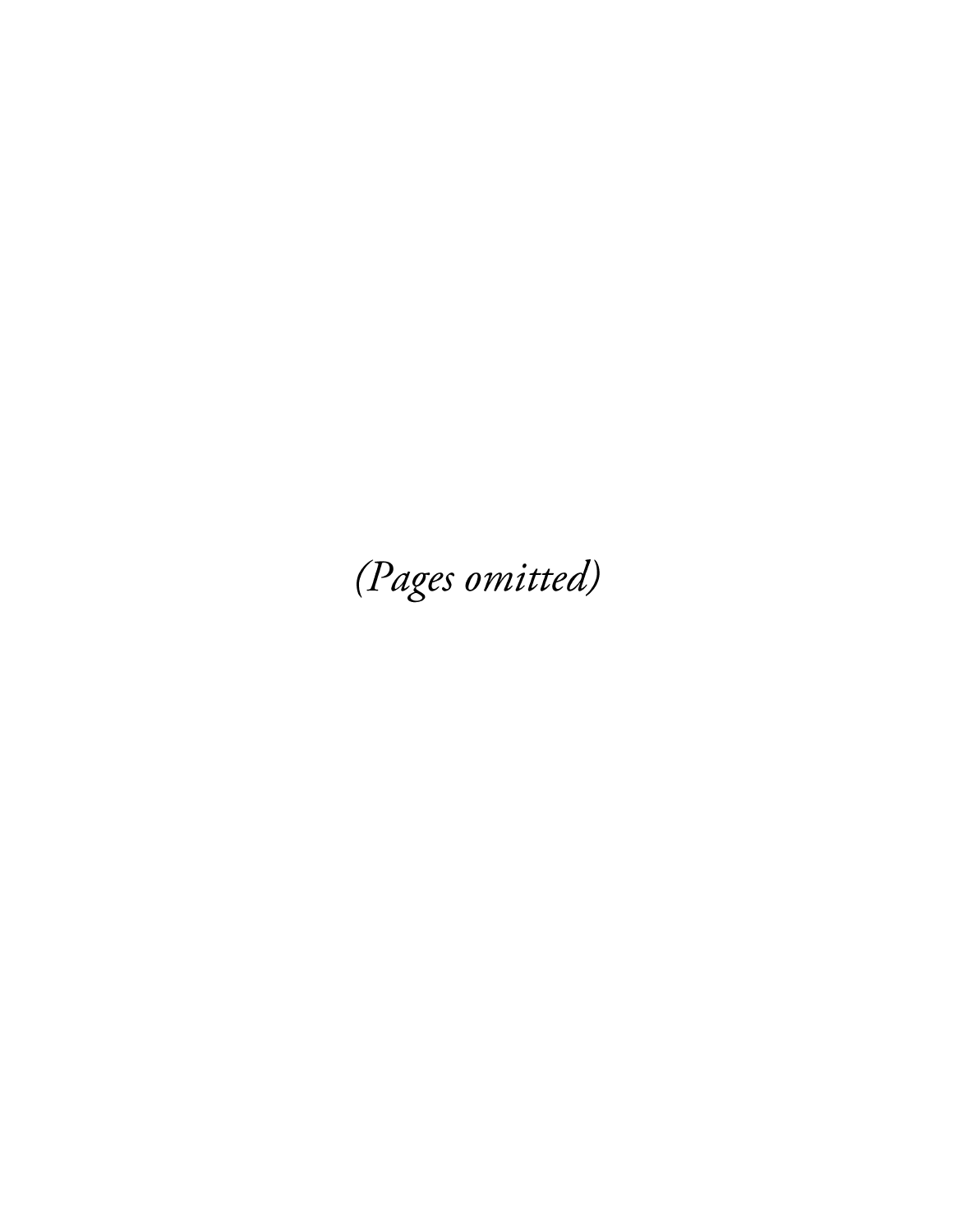An interesting relationship exists between the resampling frequency and the  $\beta$  parameter accounting for persistence in the GARCH model. To illustrate this point, we now fit a GARCH(1,1) model on monthly returns using a resampled time series of our daily S&P 500 returns, under the Gaussianity assumption and with no mean equation.

```
. use http://www.stata-press.com/data/feus/spmonthly, clear
```
. arch return, arch(1) garch(1) nolog

| ARCH family regression      |          |            |                |       |             |     |                      |
|-----------------------------|----------|------------|----------------|-------|-------------|-----|----------------------|
| Sample: 2 - 769             |          |            | Number of obs  | $=$   | 768         |     |                      |
| Distribution: Gaussian      |          |            | Wald $chi2(.)$ | $=$   | ٠           |     |                      |
| $Log$ likelihood = 1372.229 |          |            |                |       | Prob > chi2 | $=$ | $\ddot{\phantom{0}}$ |
|                             |          | <b>OPG</b> |                |       |             |     |                      |
| return                      | Coef.    | Std. Err.  | $\mathbf{z}$   | P>  z |             |     | [95% Conf. Interval] |
| return                      |          |            |                |       |             |     |                      |
| cons                        | .0065792 | .001475    | 4.46           | 0.000 | .0036883    |     | .0094702             |
| ARCH                        |          |            |                |       |             |     |                      |
| arch                        |          |            |                |       |             |     |                      |
| $L1$ .                      | .1130881 | .0245265   | 4.61           | 0.000 | .0650171    |     | .1611591             |
| garch                       |          |            |                |       |             |     |                      |
| L1.                         | .8405205 | .0279828   | 30.04          | 0.000 | .7856753    |     | .8953657             |
| $\_cons$                    | .000092  | .0000315   | 2.92           | 0.004 | .0000303    |     | .0001538             |

The  $\beta$  parameter is equal to 0.84, while it equaled 0.91 when we fit the model on daily data. Therefore, as expected, we confirm that the variance process is more persistent when measured on higher frequency data.

A peculiar case of GARCH models is the integrated GARCH (IGARCH) model, which is characterized by the presence of a unit root in the autoregressive dynamic of squared residuals, corresponding to setting  $\alpha + \beta = 1$  in (3.9). The IGARCH(1,1) model takes the following form:

$$
h_t = \omega + \alpha \varepsilon_{t-1}^2 + (1 - \alpha)h_{t-1}
$$

Given that the IGARCH model is nonstationary, this process is useful when the conditional variance is highly serially correlated (long-memory process), for instance, when working with intraday data.

An example of the IGARCH model is the risk metrics model. In this case, the values of the ARCH and GARCH parameters are fixed:  $\alpha = (1 - \lambda)$  and  $\beta = \lambda$ .

$$
h_t = (1 - \lambda)\varepsilon_{t-1}^2 + \lambda h_{t-1}
$$

where  $\omega = 0$ ,  $\lambda = 0.94$  for daily data, and  $\lambda = 0.97$  for weekly data.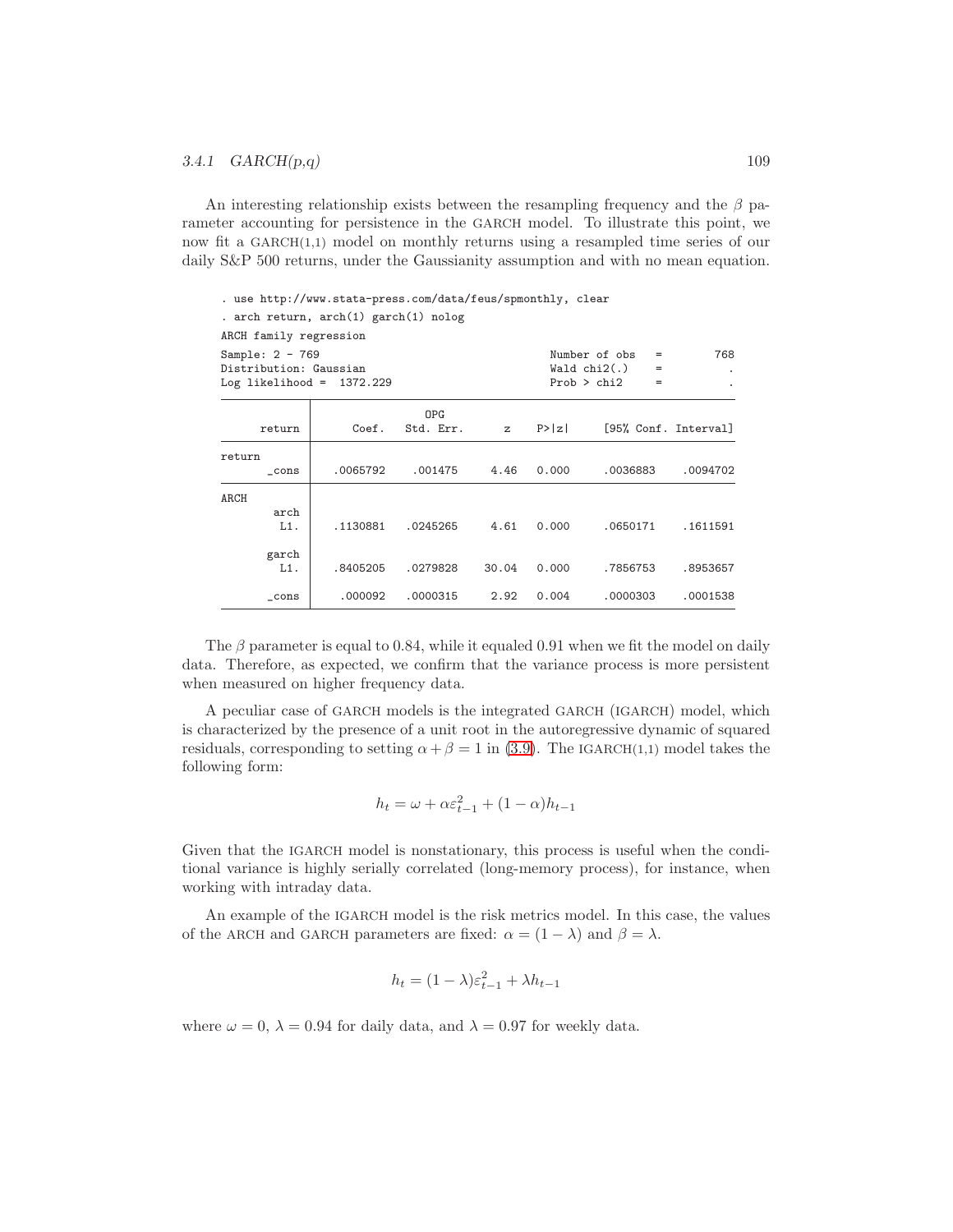# 3.4.2 GARCH in mean

The conditional variance can even enter the equation for the conditional mean. In that case, we have a GARCH-in-mean (GARCH-M) model. The GARCH-M model was proposed to allow us to account for the widely studied relationship between risk and return: as the volatility of an asset raises, so does the expected risk premium. We can represent the GARCH-M as follows:

$$
r_t = \omega + \beta x_t + \theta h_t + \varepsilon_t \tag{3.10}
$$

where  $h_t$  follows a GARCH process,  $\theta$  is the risk aversion parameter, and  $x_t$  is the vector of exogenous variables at time t.

Instead of the linear form in  $(3.10)$ , we can insert the conditional variance  $h_t$  in the equation for the conditional mean by adopting a nonlinear function  $g(\cdot)$ :

$$
r_t = \omega + \beta x_t + \theta_0 g(h_t) + \theta_1 g(h_{t-1}) + \theta_2 g(h_{t-2}) + \dots + \varepsilon_t
$$

We can fit an ARCH-in-mean (ARCH-M) model by specifying the **archm** option in the usual arch command. Then, the  $archmlags(nummlist)$  option specifies the number of lags for the conditional variance that we want to add in the conditional mean equation. For instance, by specifying archmlags(0), we add just the contemporaneous conditional variance  $h_t$ ; by specifying archmlags(1), we are adding the once-lagged variance  $h_{t-1}$ .